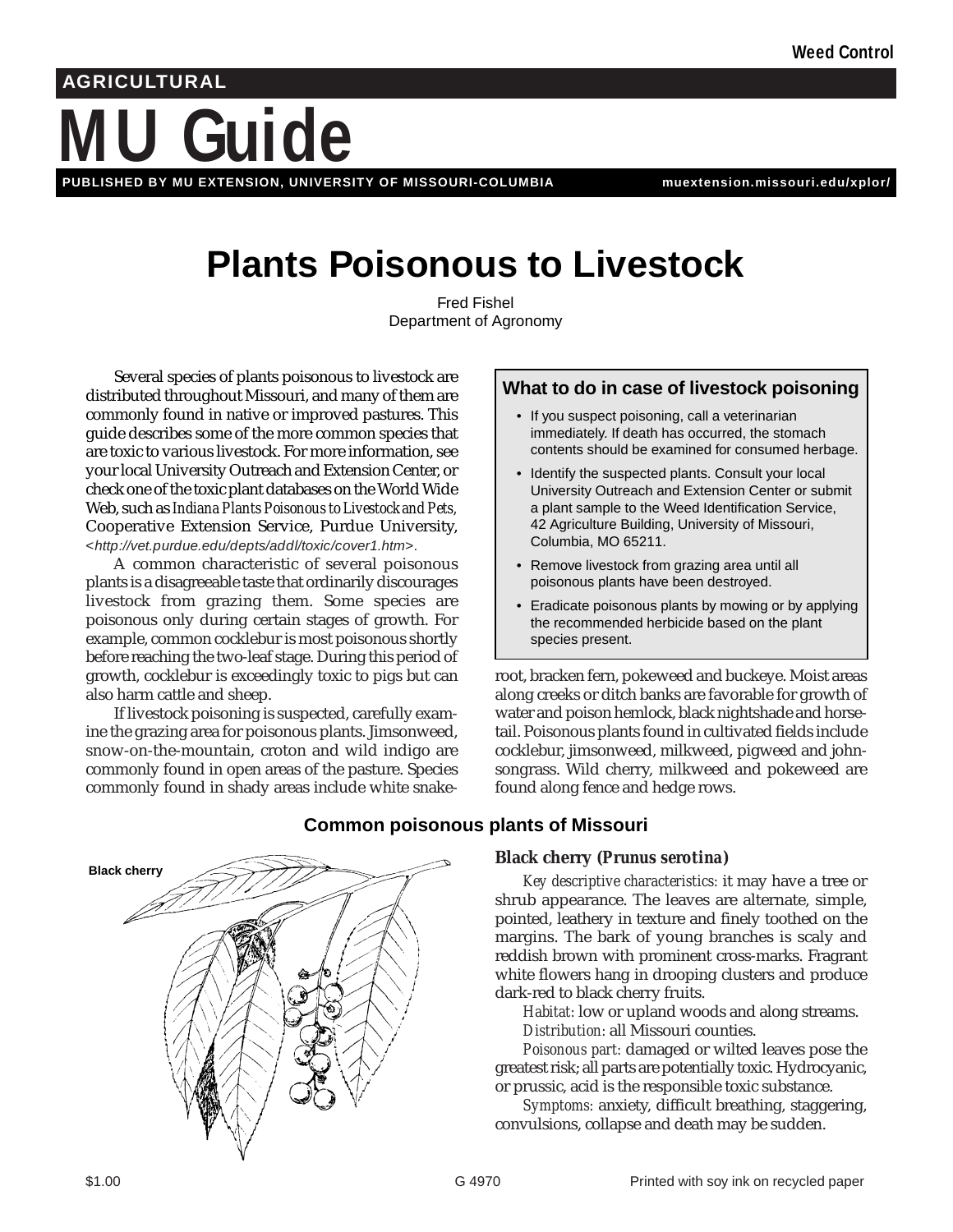

### **Black locust** *(Robinia pseudo-acacia)*

*Key descriptive characteristics:* two short, sharp spines are present at the base of each leafstalk. Leaves are alternate and pinnately compound with oval-shaped leaflets that have entire margins. The fragrant white flowers are creamy-white and arranged in long, drooping clusters. The fruit is a flat, brown pod that contains kidneyshaped beans.

*Habitat:* dry or rocky upland woods, along streams, in pastures, thickets and waste ground.

*Distribution:* native to the Ozarks, but present in all Missouri counties.

*Poisonous part:* leaves, especially wilted leaves, young shoots, pods, seeds and inner bark contain three toxic substances: the protein robin, the glycoside robitin and the alkaloid robinine.

*Symptoms:* depression, poor appetite, weakness, paralysis, abdominal pain, diarrhea and abnormal heartbeat. Death is possible.

#### **Black nightshade** *(Solanum americanum)*

*Key descriptive characteristics:* this summer annual has leaves that are alternate, simple, triangular-ovate to elliptic in shape and smooth margins. Star-shaped, white flowers, which may have tinges of purple or purple stripes, occur in clusters of 5 to 7. The fruit are small, glossy-black berries.

*Habitat:* occurs in open woodland, at bases of and ledges of bluffs, along streams, fallow and cultivated fields, and along rights-of-way.

*Distribution:* throughout Missouri.

*Poisonous part:* all parts of the plant except the mature berries contain solanine, the toxic substance.

*Symptoms:* nausea, vomiting, salivation, drowsiness, abdominal pain, diarrhea, weakness, respiratory depression. Death is possible.

#### **Bouncing bet, also known as soapwort**  *(Saponaria officinalis)*

*Key descriptive characteristics:* the leaves are simple and opposite; they lack petioles and have entire margins. Bouncing bet generally grows to knee height. The flowers have a "phlox-like" appearance with white or pinkish white to red blossoms. Each flowering petal has a small notch at the tip. Seeds are reddish in color.

*Habitat:* gravel and sandbars along streams, sandy or open waste ground and rights-of-way. It is seldom encountered in wooded areas.

*Distribution:* throughout Missouri.

*Poisonous part:* the toxic substance, saponin, forms a soaplike foam when mixed with water. It is found in the leaves and stems.

*Symptoms:* the effects are delayed for several days. They include mild depression, vomiting, abdominal pain, and diarrhea.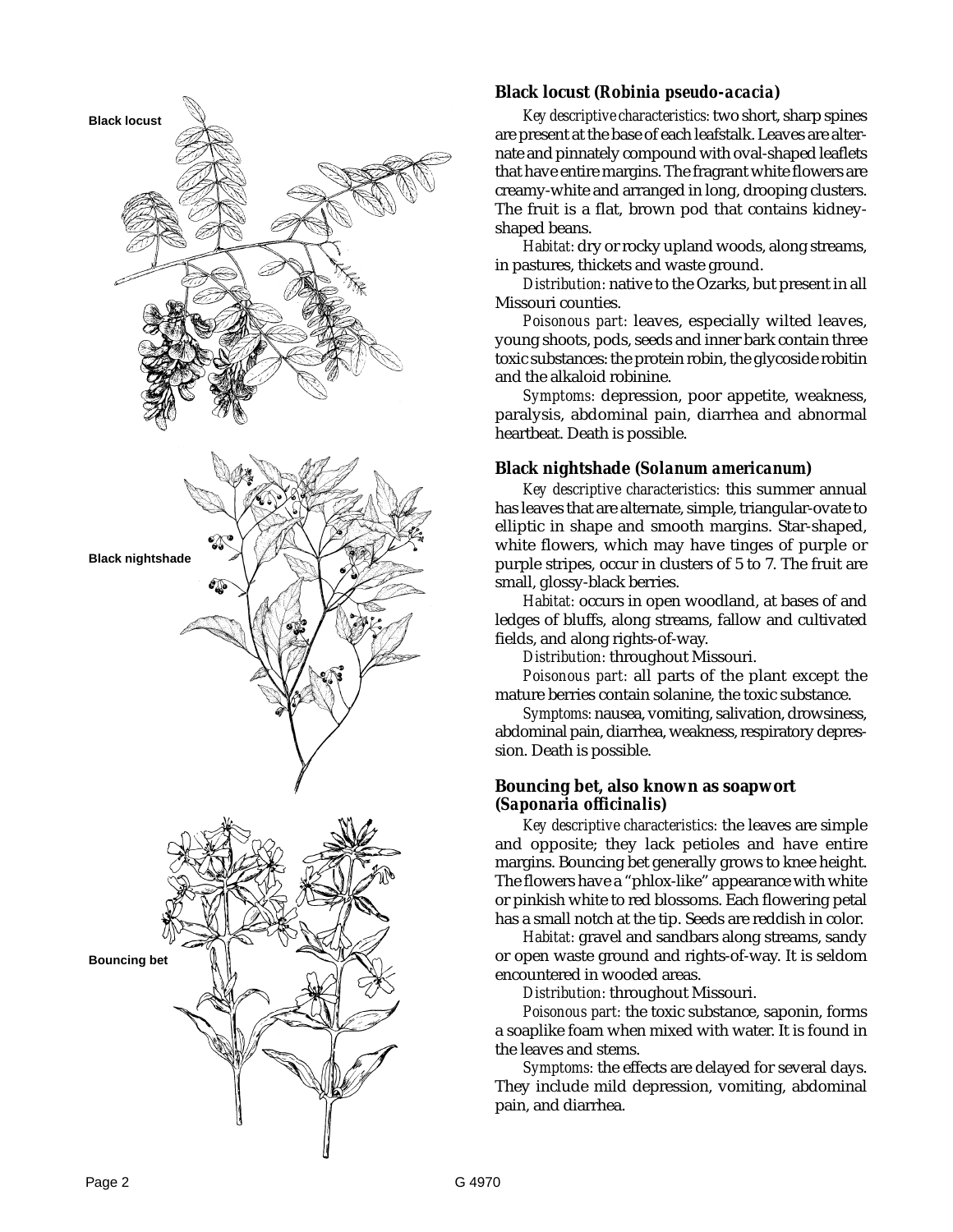#### **Bracken fern** *(Pteridium aquilinum)*

*Key descriptive characteristics:* the leaves are erect and often inclined to one side. They are broadly triangular and usually divided into three sections, each with small, elongated segments. Small spore-sacs can be detected along the leaf margins. Creeping, hairy rhizomes are found underground.

*Habitat:* rocky or dry open woods, favoring acidic soils.

*Distribution:* primarily in the Ozark region of southern and east-central Missouri.

*Poisonous part:* all parts contain the toxin thiaminase.

*Symptoms:* weakness, high fever, incoordination, convulsions.

#### **Buttercups** *(Ranunculus* **spp.***)*

*Key descriptive characteristics:* these perennial plants emerge from rootstocks or bulbs to form a rosette. Generally, the leaves are divided into three sections. The flowers occur singly and have five glossy yellow petals.

*Habitat:* most species are usually in moist areas of woods and pastures.

*Distribution:* there are approximately 20 species of buttercups present in Missouri. Several species are found throughout the state.

*Poisonous part:* leaves and stems. The toxins contained in buttercups volatilize upon drying; therefore, buttercups contained in dried hay do not pose toxicity problems.

*Symptoms:* the toxin causes oral and gastrointestinal irritation. Because of its immediate effects, livestock tend to avoid it.

#### **Common cocklebur** *(Xanthium strumarium)*

*Key descriptive characteristics:* stems contain black or red spots. The first pair of leaves are opposite and subsequent leaves are arranged alternately. Young leaves are triangular with three prominent veins. The leaves have a coarse texture, similar to sandpaper. The margins have coarse, irregular teeth. The egg-shaped burs are covered with stiff, hooked spines.

*Habitat:* primarily cultivated fields, but also fallow fields, waste areas and rights-of-way.

*Distribution:* throughout Missouri.

*Poisonous part:* the entire plant may be considered toxic; however, the young seedlings and seed contain the largest amounts of toxin. The seed bur causes mechanical injury.

*Symptoms:* variable, because the plant contains several different toxins. Liver damage can result; ingestion of as little as 0.75 percent of an animal's body weight can be lethal.

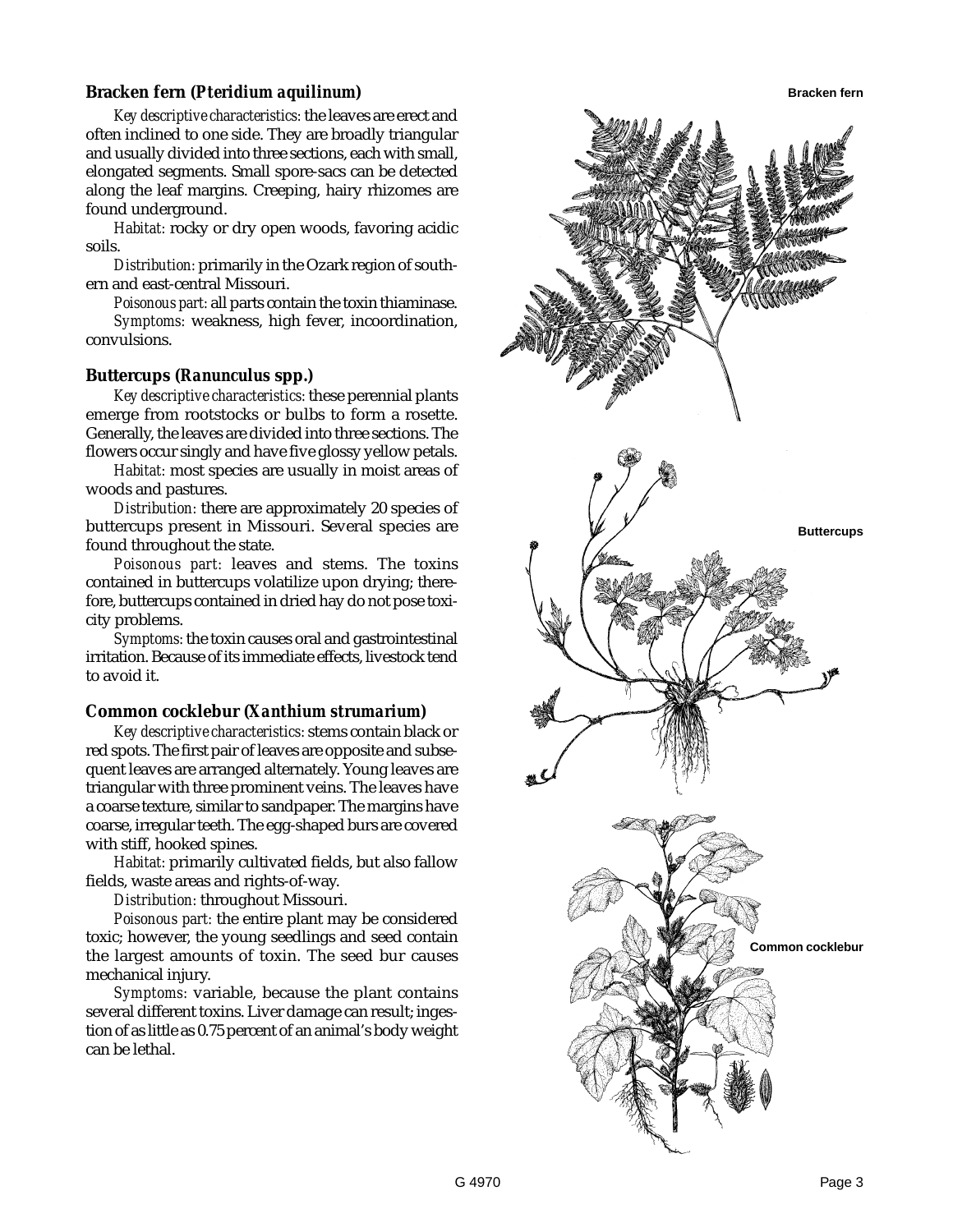

#### **Field horsetail** *(Equisetum arvense)*

*Key descriptive characteristics:* the plant has two different appearances. In the spring, single, tan-colored, jointed shoots emerge from the underground rhizome system and terminate with cone-like structures. Later, green and sterile shoots emerge and have the appearance of a horse's tail.

*Habitat:* banks of streams, ditches and commonly along railroad embankments.

*Distribution:* throughout Missouri.

*Poisonous part:* all.

*Symptoms:* see bracken fern; the plant contains the same toxin. Horses are most severely affected, while other grazing animals are moderately susceptible.

#### **Jimsonweed** *(Datura stramonium)*

*Key descriptive characteristics:* leaves are alternate, coarsely toothed and smooth with a glossy-green appearance. The plant's foliage has a distinct, foul odor. This summer annual can grow to heights of approximately 5 feet. The tubular flowers are very showy and range in color from white to purple. Seedpods are eggshaped and covered with prickles.

*Habitat:* pastures, barnyards, cultivated fields, waste areas, rights-of-way and rocky open places.

*Distribution:* throughout Missouri.

*Poisonous part:* seeds contain the greatest concentration of the toxic alkaloids atropine, hyoscyamine and hyosine. Leaves contain lower concentrations of the alkaloids. Animals will avoid grazing jimsonweed; however, the alkaloids remain in dried hay. There is no reported safe quantity of hay that can be fed to livestock.

*Symptoms:* signs can become readily apparent. Because the alkaloids act on the nervous system, bodily functions are affected. Animals may have dilated pupils, become agitated, have increased heart rate, tremble, become delirious, appear to be hallucinating, have convulsions, become comatose, and possibly die.

#### **Johnsongrass** *(Sorghum halepense)*

*Key descriptive characteristics:* johnsongrass is a coarse perennial grass that emerges from an extensive underground rhizome system. The plant grows in dense stands, reaches heights up to 8 feet in some situations and often has reddish brown blotches on its leaves. The seed heads are large, open and loose.

*Habitat:* pastures, fertile cultivated fields, rights-ofway and field borders.

*Distribution:* the plant has rapidly spread into many areas of the state; however, some northern counties are void of johnsongrass.

*Poisonous part:* leaves and stems possess cyanide. The young shoots are the most toxic, and when wilted or frost-damaged, cyanide becomes readily available in the leaves. Nitrates can also accumulate in johnsongrass. Well-cured hay is relatively safe for animal consumption as mature plants have much lower toxicity.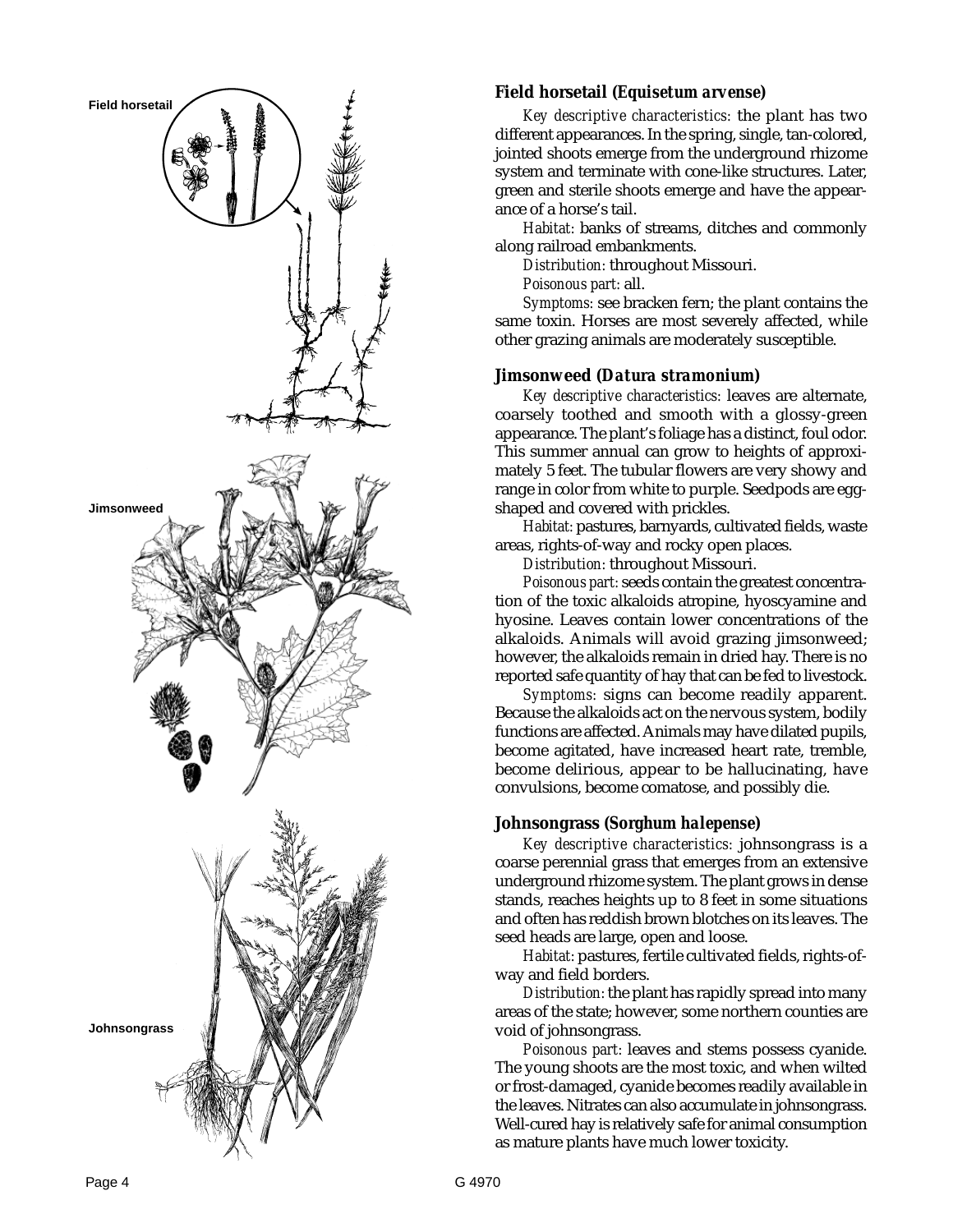*Symptoms:* occur very rapidly. The animal will breathe rapidly and deeply, then become anxious and stressed. Progressing symptoms include trembling, incoordination, attempts to urinate and defecate and collapsing. Finally, respiratory or cardiac arrest may occur, leading to a violent death.

## **Milkweeds** *(Asclepias* **spp.***)*

*Key descriptive characteristics:* Missouri has approximately 15 species of this plant. Most have a thick, milky sap in their leaves, stems and seedpods. The plant is erect-growing and has opposite, fleshy leaves (one species has whorled leaves) with entire margins. Flowers have a "globe-like" appearance and range in color from white to purplish pink. Fruit are large, angled pods with soft spines. Seeds are a flattened oval with a winged margin and have a terminal tuft of long silky hairs.

*Habitat:* fields, open woods, waste ground and rights-of-way.

*Distribution:* throughout Missouri.

*Poisonous part:* stems, leaves and roots contain glycosides. The sap contains a resin, known as galitoxin, which contributes to its toxicity.

*Symptoms:* although not eaten under normal circumstances, muscle tremors and spasms, bloat, increased heart rate, difficult breathing, and occasionally death. Toxic signs are more apparent in animals that cannot vomit, such as horses.

## **Mustards** *(Brassica* **spp.,** *Thlaspi* **spp. and** *Lepidium* **spp.***)*

*Key descriptive characteristics:* collectively, the mustards have a pungent sulfurous odor. They tend to produce a basal rosette of leaves, and later produce alternate leaves along their stems. Most mustards have yellow flowers with four petals. Some of the common species in Missouri are wild mustard, field pennycress, tansy mustard, yellow rocket and Virginia pepperweed.

*Habitat:* fields, waste ground, pastures, rocky glades and rights-of-way.

*Distribution:* throughout Missouri.

*Poisonous part:* all parts, especially seeds contain isoallyl thiocyanates, irritant oils, and under some conditions, nitrates.

*Symptoms:* oral and gastrointestinal irritation is most common leading to head shaking, salivating, colic, abdominal pain, vomiting and possibly diarrhea. Generally, for problems to occur, large quantities have to be consumed over a period of time.

## **Ohio buckeye** *(Aesculus glabra)*

*Key descriptive characteristics:* leaves are opposite and are palmately compound consisting of five leaflets. Flowers are yellow and occur in clusters at the ends of branches. The fruit is prickly, glossy and leathery brown and has a pale scar.

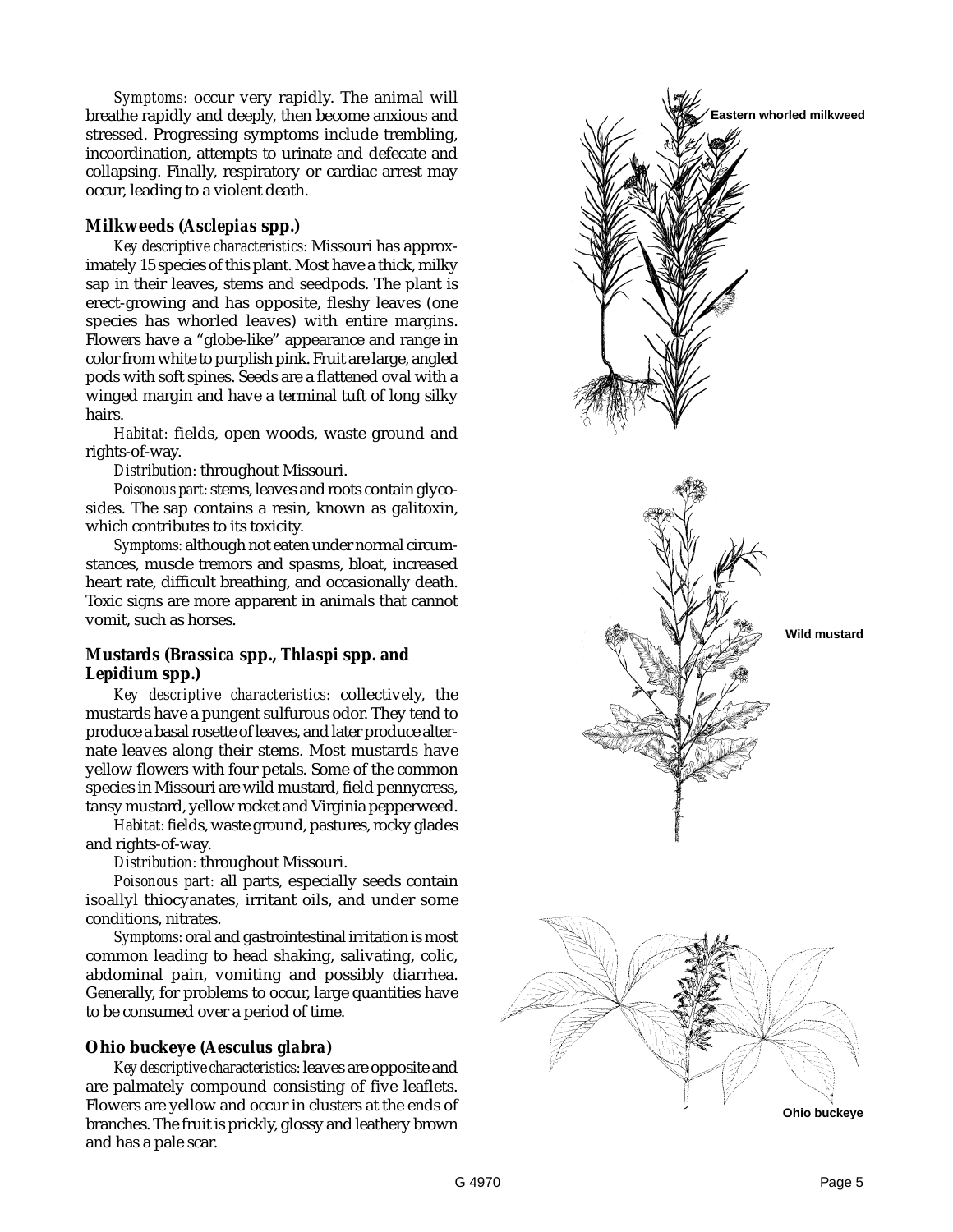

*Habitat:* rich or rocky woods of valleys, ravines, slopes, bases of bluffs and thickets.

*Distribution:* throughout Missouri.

*Poisonous part:* buds, nuts, leaves, bark, seedling and honey contain aesculin and are thought to contain alkaloids.

*Symptoms:* both gastrointestinal and neurologic. Gastrointestinal signs occur first, with salivation, vomiting, abdominal pain and diarrhea. If enough of the toxin was ingested, neurological signs may develop, including trembling, staggering and difficult breathing.

## **Poison hemlock** *(Conium maculatum)*

*Key descriptive characteristics:* this biennial has smooth, purple-spotted stems that are hollow. The leaves are pinnately compound, highly divided with very small leaflets giving the plant a fernlike appearance. The white flowers occur in umbels (umbrella-like) and closely resemble Queen Ann's Lace, a close relative.

*Habitat:* fields, pastures, fence rows, waste ground and rights-of-way.

*Distribution:* throughout Missouri.

*Poisonous part:* all parts contain the toxic alkaloid, coniine and others.

*Symptoms:* salivation, vomiting, diarrhea, weakness, paralysis, nervousness, trembling, dilation of pupils, weak pulse, convulsions and coma.

## **Common pokeweed** *(Phytolacca americana)*

*Key descriptive characteristics:* stems and petioles are reddish in color. Leaves are alternate, egg-shaped, smooth and glossy in appearance. The plant is a perennial; regrowth occurs from a large, fleshy taproot. The plant produces clusters of purple to black berries that contain a reddish juice and 10 seeds.

*Habitat:* waste areas, farm lots, fencerows, thickets and borders of woods.

*Distribution:* throughout Missouri.

*Poisonous part:* all parts, especially roots and seeds.

*Symptoms:* irritant effects due to phytolaccigenin are salivation, abdominal pain and diarrhea. In rare cases where large doses are consumed, animals may show anemia and alterations in heart rate and respiration.

## **Snow-on-the-mountain** *(Euphorbia marginata)*

*Key descriptive characteristics:* this summer annual has alternate leaves with the upper leaves having a white margin. Flowers are very showy and white. The plant contains a milky sap.

*Habitat:* dry, hot and clayey soils, fields, pastures and rights-of-way.

*Distribution:* scattered; it is a native of the loess hills of northwest Missouri.

*Poisonous part:* all parts.

*Symptoms:* nausea, vomiting and diarrhea. The toxins are diterpene esters contained in the milky sap of the plant.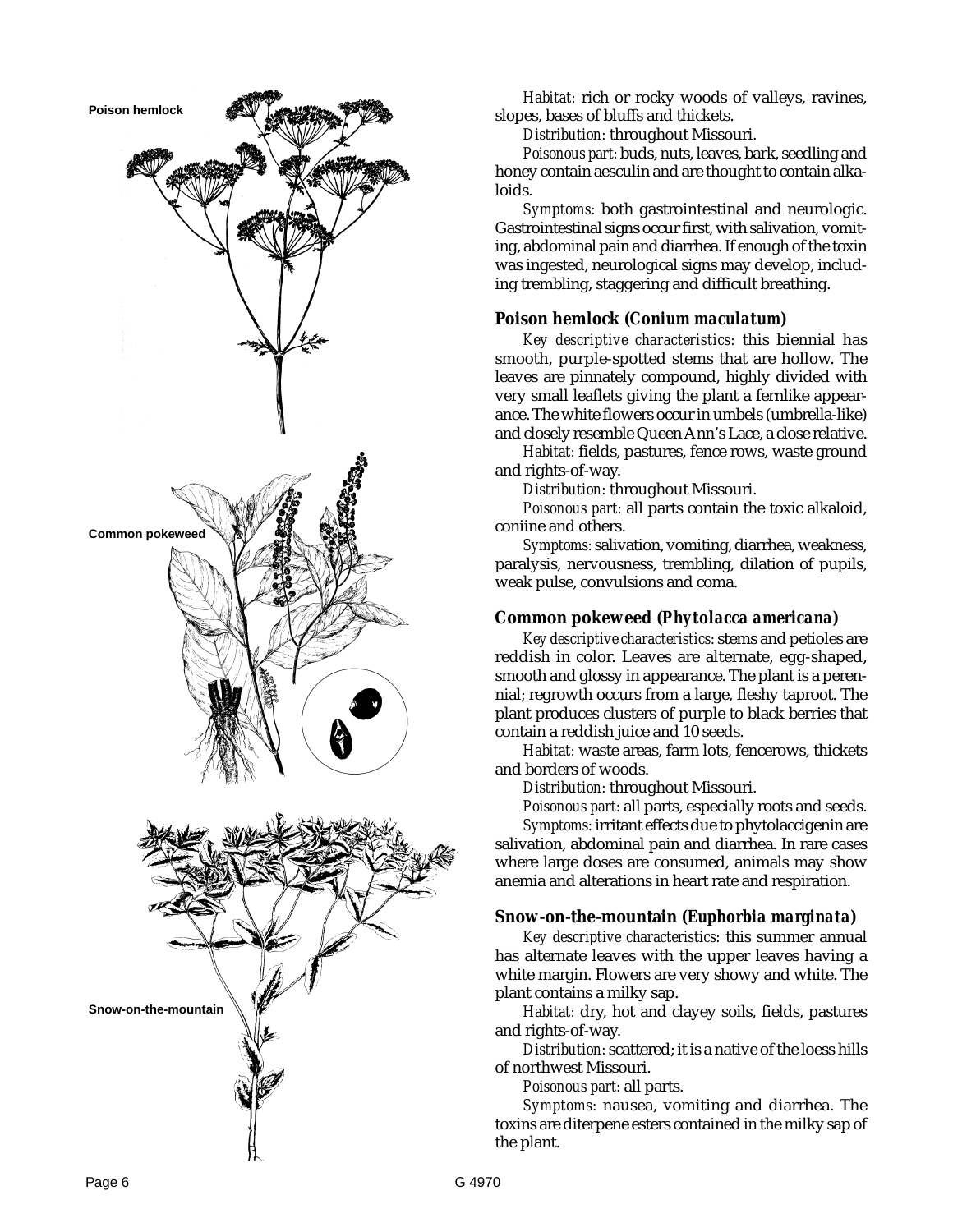## **Water hemlock** *(Cicuta maculata)*

*Key descriptive characteristics:* this perennial plant has tuberous, fleshy roots and purple-mottled, hollow stems. The leaves are alternate and two to three pinnately divided. Flowers are small and white and occur in umbrella-like clusters.

*Habitat:* along borders of ponds, sloughs, ditches, streams and wet depressions of pastures.

*Distribution:* throughout Missouri.

*Poisonous part:* all parts, especially the roots.

*Symptoms:* muscle spasms, dilated pupils, dizziness, diarrhea, abdominal pain and convulsions. Reportedly, a walnut-sized portion of the root is sufficient to kill a cow.

#### **White snakeroot** *(Eupatorium rugosum)*

*Key descriptive characteristics:* the plant is a perennial that regrows from roots. It has opposite, oval leaves that are finely toothed along the margins and pointed at the tip. The plant grows to a height of 4 to 5 feet. It produces small, white flowers in the late summer.

*Habitat:* rich or rocky woods, at the bases and crevices of bluffs, rock outcrops and thickets.

*Distribution:* throughout Missouri.

*Poisonous part:* leaves and stems; roots have lower toxicity.

*Symptoms:* the toxic component is tremetol and the toxic dose of the green plant is 1 to 10 percent of the animal's body weight. The onset of signs ranges from two days to three weeks, with depression, stiff gait, muscle tremors, trembling, partial throat paralysis, jaundice, passage of hard feces and prostration. Death may be sudden with no prior signs of toxicity. Because tremetol is excreted in the milk, nursing animals will be affected by the toxin.

## **Wild indigo** *(Baptisia* **spp.***)*

*Key descriptive characteristics:* leaves are alternate and three-parted; the plant has a shrublike growth habit. Flower color varies and depends on species. The most striking characteristic of this perennial plant is the seedpods. They are inflated and occur on stalks containing several seeds.

*Habitat:* prairies, glades, rocky open slopes, alluvial soils along streams and wet pastures.

*Distribution:* throughout Missouri.

*Poisonous part:* all parts.

*Symptoms:* nausea, vomiting and diarrhea. The plant contains baptisin and cytisine, which are moderately toxic if eaten.